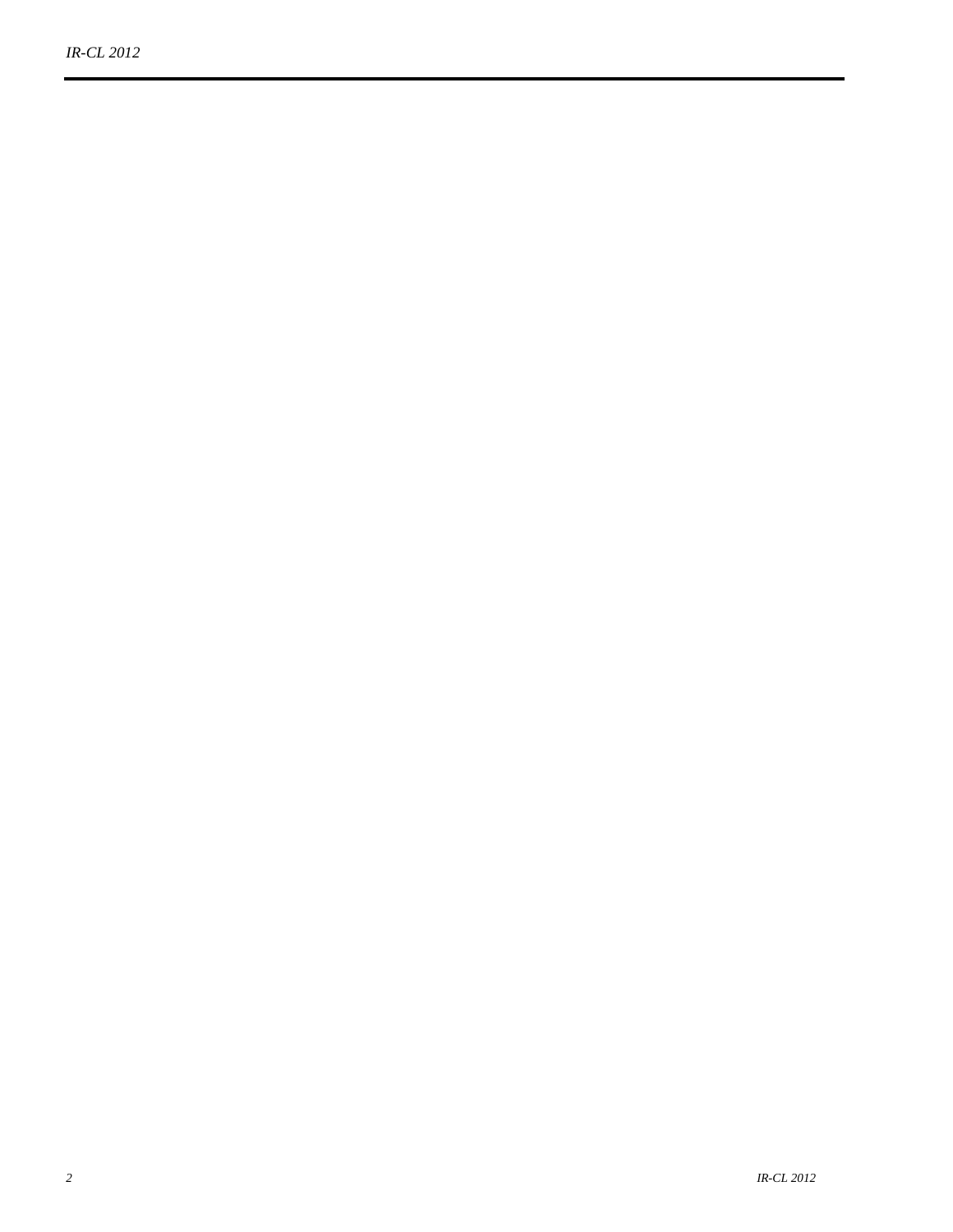### *Commissioning*

| I |
|---|
|   |
|   |

#### **WARNING!**

**Do not run this equipment for longer than 6 hours, or use this equipment for regular operation, in the absence of a heat load for which the system is designed. Failure to comply with these instructions, or failure to follow the steps in this manual will void the manufacturer's warranty and may damage the equipment, or result in a reduced operating life of some components, leading to early equipment failure.** 

*For machines with 410A refrigerant use manifold sets range up to 800 psig on the high side and 250 psig on the low side with a 250psig low side retard. \*VM* 



**Before switching on the unit, the following checklist should be completed by ClimateWorx authorized personnel only. Failure to do so may damage the unit and void warranty.** 

|           | Serial no. | <u> 1986 - Jan Samuel Barbara, poeta poeta poeta poeta poeta poeta poeta poeta poeta poeta poeta poeta poeta poe</u>                                                                                                                   |
|-----------|------------|----------------------------------------------------------------------------------------------------------------------------------------------------------------------------------------------------------------------------------------|
| Client    |            |                                                                                                                                                                                                                                        |
| Location  | Unit no.   | $\mathcal{L}$ . The contract of the contract of $\mathcal{L}$                                                                                                                                                                          |
| Tested by | Date       | $\ddot{\phantom{a}}$ , and the contract of the contract of the contract of the contract of the contract of the contract of the contract of the contract of the contract of the contract of the contract of the contract of the contrac |

#### *General*



Switch off main power isolator and all branch circuit breakers/fuses.

- Remove all transit bolts and fixtures.
- $\Box$  Check for smooth rotation of all fan blades.
- Check drain pipe connected and fitted with 100mm minimum air trap.
- Verify water flows away freely from drain pipe.
- Check air filter fitted and direction of airflow pointing into the unit.
- Check all electrical connections are tight.
- Check main power and interconnecting control wires installed are suitably sized to cope with the imposed load marked on the unit serial plate.
- Verify any short circuit in power branch circuits and control transformer circuits.
- Check supply voltage within  $\pm$  10% of the values marked in the unit serial plate.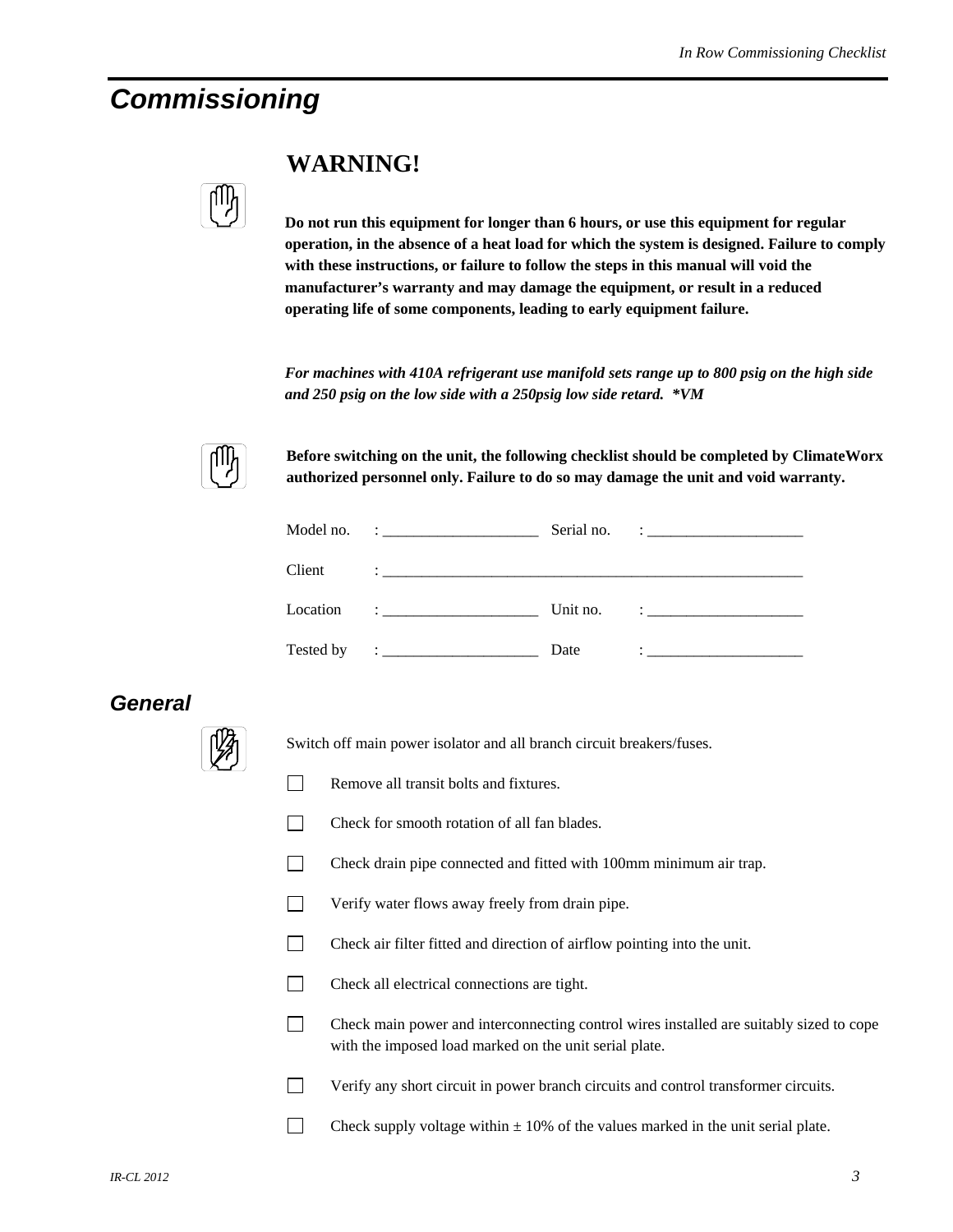Record supply voltage : L1 - : \_\_\_\_\_\_\_\_\_\_ V  $\Box$ 

 $L2 - : \_$ 



The fans will start after the following procedure. Make sure the fans are ready to run.

Switch on the control transformer and fan circuit breakers, and power up the unit. The unit is factory programmed to automatic startup when power applied. Manually turn on the unit if necessary.

Record the input and output voltage of transformers :

| Transformer TX1 - | Primary                                         |  |  |
|-------------------|-------------------------------------------------|--|--|
|                   | Secondary tapping $1:$ _______                  |  |  |
|                   | Secondary tapping $2:$ $\overline{\phantom{a}}$ |  |  |

 $\Box$  Check that all fans are operating simultaneously

#### *Chilled water circuit*



Switch off main isolator and all branch circuit breakers/fuses.

- Check chilled water supply pipe fitted and direction of water flow correct.
- $\Box$  Check for any sign of water leak.
- Check air purged from the cooling coil.
- Check valve manual override operation.

#### *Air-cooled condenser*



Make sure the main isolator on the condenser power box is switched off.

- Check that condenser fans rotate freely.
- Check supply voltage within  $\pm$  10% of the values marked in the unit serial plate.

Record supply voltage :  $L1 - L2$  : \_\_\_\_\_\_\_\_\_\_\_ V L2 - L3 : \_\_\_\_\_\_\_\_\_\_ V  $L3 - L1 : \_$ 

Insert a jumper wire on the condenser interlock terminals. Switch on the main isolator on the condenser power box.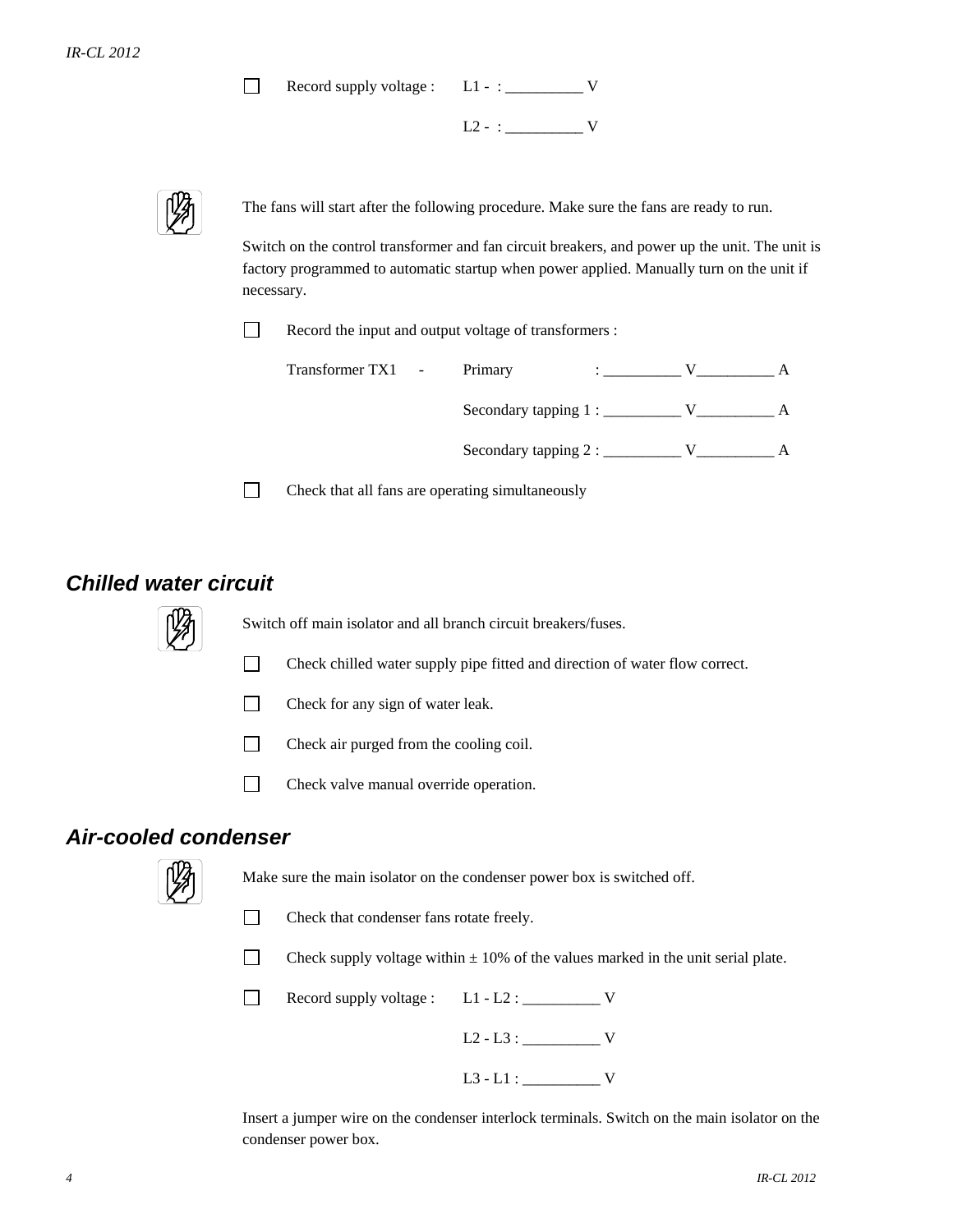$\Box$  Check the rotation direction of the condenser fans. Interchange two power wires if the rotation is reversed.

Record the running current of the condenser fan motors

| Fan $1$ -L1 : | A L3 |  |
|---------------|------|--|
| Fan $2$ -L1 : | А    |  |

Switch off the main isolator and remove jumper wire. Switch on main isolator again for commissioning of the refrigeration system.

#### *Refrigeration system*

 $\Box$  Check signs of oil leak

Follow the instruction in the section "Charging" in the Installation guide to properly charge the refrigeration circuit if this has not been done already. It is generally the responsibility of the installing contractor to assure the proper charging of the system.

**Cooling Only:** Switch on main power isolator to turn on the unit. Adjust the temperature setpoint to energize the compressor.

Record the compressor operating pressures:

Normal refrigerant operating pressures at 22°C (72°F), 50% R.H are:

*R-410A: Suction Pressure 115 to130 psig / Discharge Pressure 380 to 425 psig* 

 Note: Discharge pressure may vary with outdoor ambient conditions. Adjustment to the low ambient control device (regulating valve, manual bypass valve if equipped, condenser fan speed control or condenser ORI valve) may be necessary.

| Suction $\qquad \qquad : \qquad \qquad \text{psig}$                                                                                                                                                                                                                                                                                                                                                                                                                             |  |  |  |  |
|---------------------------------------------------------------------------------------------------------------------------------------------------------------------------------------------------------------------------------------------------------------------------------------------------------------------------------------------------------------------------------------------------------------------------------------------------------------------------------|--|--|--|--|
| Record room conditions:                                                                                                                                                                                                                                                                                                                                                                                                                                                         |  |  |  |  |
| Temperature : _________________ ° C Humidity : _____________ % RH                                                                                                                                                                                                                                                                                                                                                                                                               |  |  |  |  |
| Record the superheat: Normal superheat is $10-12^{\circ}F(10-15^{\circ}F$ at Compressor)                                                                                                                                                                                                                                                                                                                                                                                        |  |  |  |  |
| $\overline{\phantom{a}}$ $\overline{\phantom{a}}$ $\overline{\phantom{a}}$ $\overline{\phantom{a}}$ $\overline{\phantom{a}}$ $\overline{\phantom{a}}$ $\overline{\phantom{a}}$ $\overline{\phantom{a}}$ $\overline{\phantom{a}}$ $\overline{\phantom{a}}$ $\overline{\phantom{a}}$ $\overline{\phantom{a}}$ $\overline{\phantom{a}}$ $\overline{\phantom{a}}$ $\overline{\phantom{a}}$ $\overline{\phantom{a}}$ $\overline{\phantom{a}}$ $\overline{\phantom{a}}$ $\overline{\$ |  |  |  |  |
| Record the subcooling: Normal subcooling is $12-19^{\circ}F$                                                                                                                                                                                                                                                                                                                                                                                                                    |  |  |  |  |
| $\overline{\phantom{a}}^{\circ}F$                                                                                                                                                                                                                                                                                                                                                                                                                                               |  |  |  |  |
| Record the compressor running current                                                                                                                                                                                                                                                                                                                                                                                                                                           |  |  |  |  |
| $L1:$ $A$ $L2:$ $\underline{\qquad}$<br>A<br>A                                                                                                                                                                                                                                                                                                                                                                                                                                  |  |  |  |  |